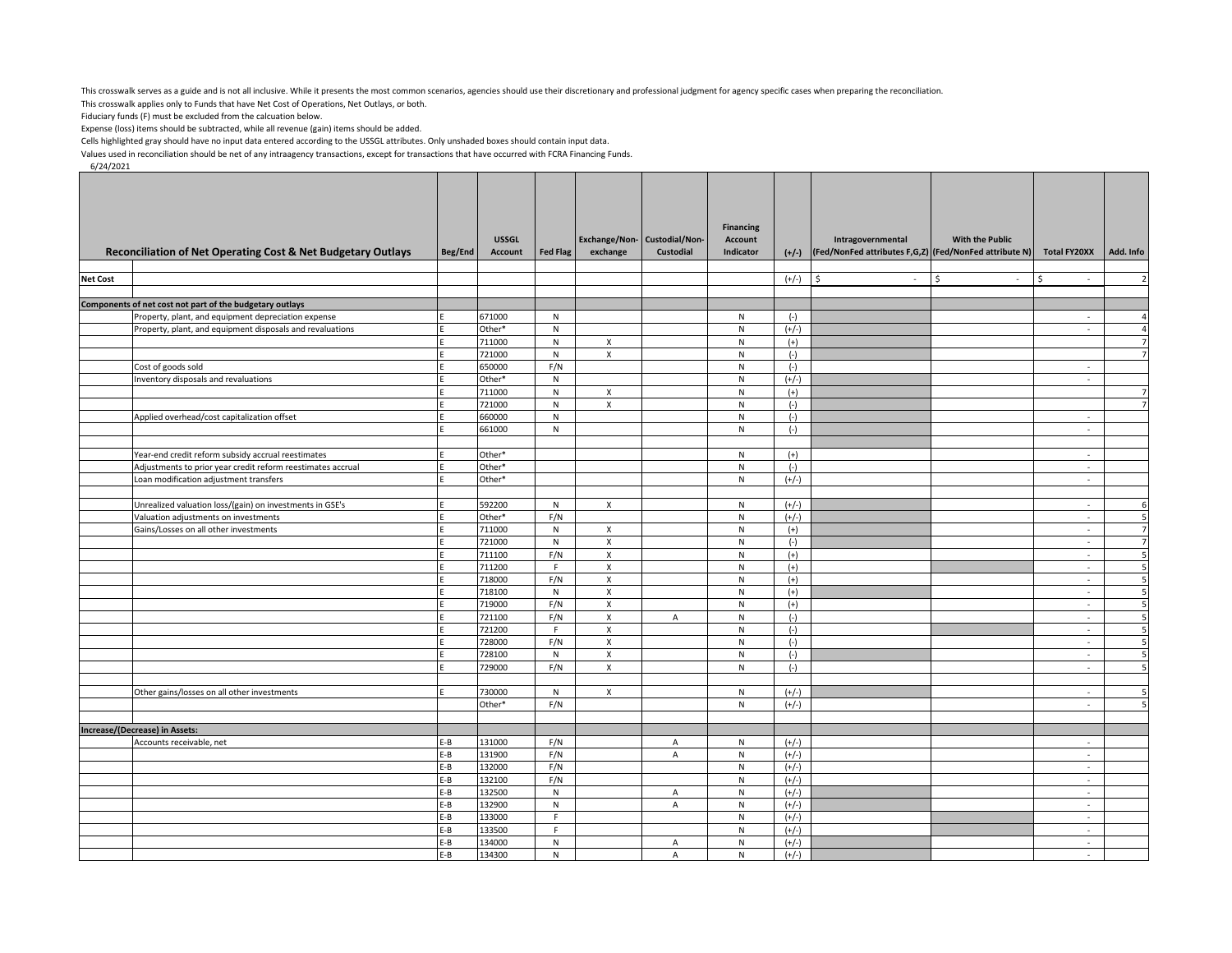|                                                 | $E-B$ | 134700 | N                       | A                         | N                       | $(+/-)$ |  | $\mathcal{L}_{\mathcal{A}}$ |                          |
|-------------------------------------------------|-------|--------|-------------------------|---------------------------|-------------------------|---------|--|-----------------------------|--------------------------|
|                                                 | E-B   | 134800 | N                       | $\mathsf A$               | N                       | $(+/-)$ |  | $\sim$                      |                          |
|                                                 | E-B   | 136000 | F/N                     | $\boldsymbol{\mathsf{A}}$ | ${\sf N}$               | $(+/-)$ |  | $\sim$                      |                          |
|                                                 | E-B   | 136300 | ${\sf N}$               | $\mathsf A$               | ${\sf N}$               | $(+/-)$ |  | $\sim$                      |                          |
|                                                 | $E-B$ | 136700 | F/N                     | A                         | ${\sf N}$               | $(+/-)$ |  | $\sim$                      |                          |
|                                                 | $E-B$ | 136800 | N                       | $\mathsf A$               | ${\sf N}$               | $(+/-)$ |  | $\sim$                      |                          |
|                                                 | E-B   | 137000 | F/N                     | A                         | ${\sf N}$               | $(+/-)$ |  | $\sim$                      |                          |
|                                                 |       |        |                         |                           |                         |         |  |                             |                          |
|                                                 | E-B   | 137300 | ${\sf N}$               | $\boldsymbol{\mathsf{A}}$ | ${\sf N}$               | $(+/-)$ |  | $\mathcal{L}_{\mathcal{A}}$ |                          |
|                                                 | E-B   | 137700 | F/N                     | A                         | ${\sf N}$               | $(+/-)$ |  | $\sim$                      |                          |
|                                                 | $E-B$ | 137800 | ${\sf N}$               | $\mathsf A$               | ${\sf N}$               | $(+/-)$ |  | $\sim$                      |                          |
|                                                 | $E-B$ | 139000 | $\mathsf F$             |                           | ${\sf N}$               | $(+/-)$ |  | $\sim$                      |                          |
|                                                 | $E-B$ | 192300 | F                       |                           | ${\sf N}$               | $(+/-)$ |  | $\sim$                      |                          |
|                                                 | $E-B$ | 192500 | $\overline{\mathsf{F}}$ |                           | $\overline{\mathsf{N}}$ | $(+/-)$ |  | $\sim$                      |                          |
|                                                 | $E-B$ | 198100 | F.                      | A                         | ${\sf N}$               | $(+/-)$ |  | $\sim$                      |                          |
|                                                 | $E-B$ | 199000 | $\mathsf F$             |                           | ${\sf N}$               | $(+/-)$ |  | $\sim$                      |                          |
|                                                 |       |        |                         |                           |                         |         |  |                             |                          |
| Loans receivable, net (Non-FCRA)                | $E-B$ | 134000 | F.                      | A                         | N                       | $(+/-)$ |  | $\sim$                      |                          |
|                                                 | $E-B$ | 134100 | F/N                     | $\boldsymbol{\mathsf{A}}$ | $\mathsf N$             | $(+/-)$ |  | $\sim$                      |                          |
|                                                 | $E-B$ | 134500 | ${\sf N}$               |                           | ${\sf N}$               | $(+/-)$ |  |                             |                          |
|                                                 |       |        |                         | A                         |                         |         |  | $\sim$                      |                          |
|                                                 | $E-B$ | 135000 | F/N                     |                           | ${\sf N}$               | $(+/-)$ |  | $\mathcal{L}$               |                          |
|                                                 | $E-B$ | 135090 |                         |                           | ${\sf N}$               | $(+/-)$ |  | $\sim$                      |                          |
|                                                 | $E-B$ | 135100 | F.                      |                           | ${\sf N}$               | $(+/-)$ |  | $\sim$                      |                          |
|                                                 | E-B   | 135900 | ${\sf N}$               |                           | ${\sf N}$               | $(+/-)$ |  | $\sim$                      |                          |
|                                                 | E-B   | 135990 |                         |                           | ${\sf N}$               | $(+/-)$ |  | $\sim$                      |                          |
|                                                 | $E-B$ | 136100 | F/N                     | $\mathsf A$               | ${\sf N}$               | $(+/-)$ |  | $\mathcal{L}$               |                          |
|                                                 | $E-B$ | 136500 | N                       | $\mathsf A$               | ${\sf N}$               | $(+/-)$ |  | $\sim$                      |                          |
|                                                 | $E-B$ | 137100 | F/N                     | $\mathsf A$               | ${\sf N}$               | $(+/-)$ |  | $\sim$                      |                          |
|                                                 | $E-B$ | 137500 | ${\sf N}$               | $\mathsf A$               | ${\sf N}$               | $(+/-)$ |  | $\mathcal{L}_{\mathcal{A}}$ |                          |
|                                                 | E-B   | 138000 | ${\sf N}$               |                           | ${\sf N}$               | $(+/-)$ |  | $\sim$                      |                          |
|                                                 | $E-B$ | 138100 | ${\sf N}$               |                           | ${\sf N}$               | $(+/-)$ |  | $\sim$                      |                          |
|                                                 | $E-B$ | 138500 | ${\sf N}$               |                           | ${\sf N}$               | $(+/-)$ |  | $\sim$                      |                          |
|                                                 | $E-B$ | 138900 | ${\sf N}$               |                           | ${\sf N}$               | $(+/-)$ |  | $\sim$                      |                          |
|                                                 | $E-B$ | 139900 | $\overline{\mathsf{N}}$ |                           | $\overline{\mathsf{N}}$ | $(+/-)$ |  | $\mathcal{L}_{\mathcal{A}}$ |                          |
|                                                 | E-B   | 155100 | ${\sf N}$               |                           | ${\sf N}$               | $(+/-)$ |  | $\sim$                      |                          |
|                                                 | $E-B$ | 155900 | ${\sf N}$               |                           | ${\sf N}$               | $(+/-)$ |  | $\sim$                      |                          |
|                                                 | E-B   | 164200 | ${\sf N}$               |                           | ${\sf N}$               | $(+/-)$ |  | $\mathcal{L}$               |                          |
|                                                 |       | 164300 | ${\sf N}$               |                           | ${\sf N}$               |         |  | $\sim$                      |                          |
|                                                 | $E-B$ |        |                         |                           |                         | $(+/-)$ |  |                             |                          |
|                                                 | $E-B$ | 164400 | $\mathsf{N}$            |                           | ${\sf N}$               | $(+/-)$ |  | $\mathcal{L}_{\mathcal{A}}$ |                          |
|                                                 | $E-B$ | 164500 | ${\sf N}$               |                           | ${\sf N}$               | $(+/-)$ |  | $\sim$                      |                          |
|                                                 | $E-B$ | 164600 | ${\sf N}$               |                           | ${\sf N}$               | $(+/-)$ |  | $\mathcal{L}$               |                          |
|                                                 | $E-B$ | 164700 | ${\sf N}$               |                           | ${\sf N}$               | $(+/-)$ |  | $\mathcal{L}$               |                          |
|                                                 |       |        |                         |                           |                         |         |  |                             |                          |
| Securities and investments                      | E-B   | 134200 | F/N                     | A                         | ${\sf N}$               | $(+/-)$ |  | $\sim$                      | 5                        |
|                                                 | E-B   | 134600 | ${\sf N}$               | $\mathsf A$               | ${\sf N}$               | $(+/-)$ |  | $\sim$                      | 5                        |
|                                                 | $E-B$ | 161200 | F/N                     |                           | ${\sf N}$               | $(+/-)$ |  | $\sim$                      | 5                        |
|                                                 | $E-B$ | 161300 | F/N                     |                           | ${\sf N}$               | $(+/-)$ |  | $\sim$                      | 5                        |
|                                                 | $E-B$ | 161800 | F/N                     |                           | ${\sf N}$               | $(+/-)$ |  | $\sim$                      | 5                        |
|                                                 | $E-B$ | 162000 | F/N                     |                           | ${\sf N}$               | $(+/-)$ |  | $\sim$                      | 5                        |
|                                                 | E-B   | 162100 | F/N                     |                           | ${\sf N}$               | $(+/-)$ |  | $\sim$                      | $\overline{\phantom{a}}$ |
|                                                 | $E-B$ | 162200 | F/N                     |                           | ${\sf N}$               | $(+/-)$ |  | $\mathcal{L}$               | $\overline{\phantom{a}}$ |
|                                                 | $E-B$ | 162300 | F/N                     |                           | ${\sf N}$               | $(+/-)$ |  | $\sim$                      | 5                        |
|                                                 | $E-B$ | 163000 | F.                      |                           | ${\sf N}$               | $(+/-)$ |  | $\sim$                      | $5\phantom{.0}$          |
|                                                 | $E-B$ | 163100 | $\mathsf F$             |                           | ${\sf N}$               | $(+/-)$ |  | $\omega$                    | $\overline{\phantom{a}}$ |
|                                                 | E-B   | 163300 | $\mathsf F$             |                           | ${\sf N}$               | $(+/-)$ |  |                             | $5\overline{5}$          |
|                                                 | $E-B$ | 164300 | F                       |                           | ${\sf N}$               | $(+/-)$ |  | $\sim$<br>$\sim$            | $5\overline{5}$          |
|                                                 |       |        |                         |                           |                         |         |  |                             |                          |
|                                                 | $E-B$ | 167000 | ${\sf N}$               |                           | ${\sf N}$               | $(+/-)$ |  | $\sim$                      | $\overline{\phantom{a}}$ |
|                                                 | $E-B$ | 167100 | ${\sf N}$               |                           | ${\sf N}$               | $(+/-)$ |  | $\mathcal{L}_{\mathcal{A}}$ | $\overline{\phantom{a}}$ |
|                                                 | $E-B$ | 167200 | ${\sf N}$               |                           | ${\sf N}$               | $(+/-)$ |  | $\sim$                      | 5                        |
|                                                 | E-B   | 167900 | ${\sf N}$               |                           | ${\sf N}$               | $(+/-)$ |  | $\sim$                      | 5                        |
|                                                 | $E-B$ | 169000 | F/N                     |                           | ${\sf N}$               | $(+/-)$ |  | $\sim$                      | 5                        |
|                                                 |       |        |                         |                           |                         |         |  |                             |                          |
| Investments in government-sponsored enterprises | $E-B$ | 165000 | $\mathsf{N}$            |                           | ${\sf N}$               | $(+/-)$ |  | $\mathcal{L}$               |                          |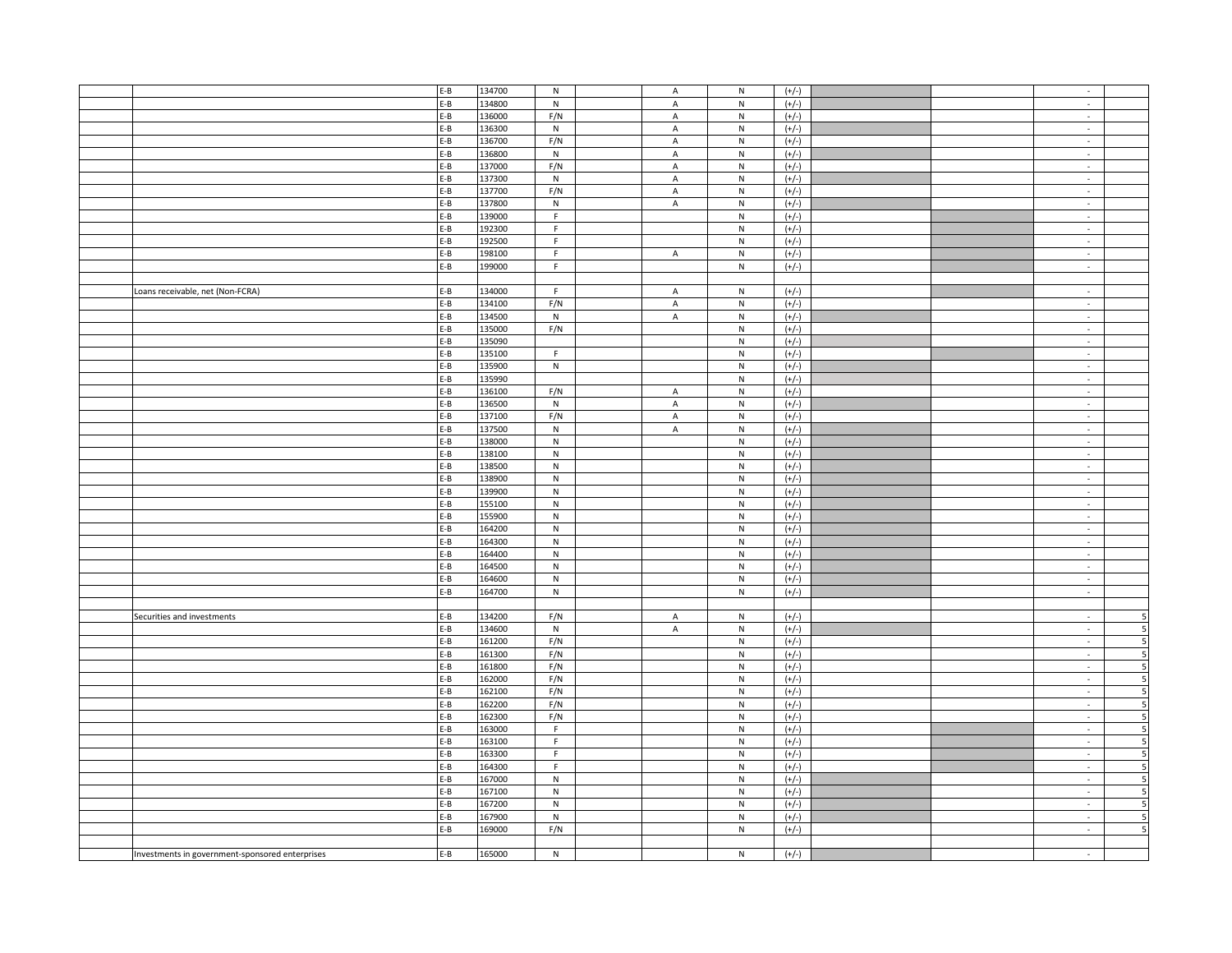|                                                    | $E-B$   | 165100 | ${\sf N}$               |                |             | ${\sf N}$               | $(+/-)$ |  | $\sim$                      |                |
|----------------------------------------------------|---------|--------|-------------------------|----------------|-------------|-------------------------|---------|--|-----------------------------|----------------|
|                                                    | $E-B$   | 165200 | ${\sf N}$               |                |             | ${\sf N}$               | $(+/-)$ |  | $\sim$                      |                |
|                                                    | $E-B$   | 165300 | ${\sf N}$               |                |             | ${\sf N}$               |         |  | $\sim$                      |                |
|                                                    |         |        |                         |                |             |                         | $(+/-)$ |  |                             |                |
|                                                    | $E-B$   | 211200 | ${\sf N}$               |                |             | ${\sf N}$               | $(+/-)$ |  | $\sim$                      |                |
|                                                    | $E-B$   | 292200 | N                       |                |             | ${\sf N}$               | $(+/-)$ |  | $\sim$                      |                |
|                                                    | $E-B$   | 592200 | $\overline{\mathsf{N}}$ | $\overline{X}$ |             | $\overline{\mathsf{N}}$ | $(+/-)$ |  | $\mathcal{L}$               | 6              |
|                                                    |         |        |                         |                |             |                         |         |  |                             |                |
| Investments in special purpose vehicles            | $E-B$   | Other* |                         |                |             |                         |         |  | $\sim$                      | $\overline{5}$ |
|                                                    |         |        |                         |                |             |                         |         |  |                             |                |
| Other assets                                       | $E-B$   | 110100 | N                       |                |             | ${\sf N}$               | $(+/-)$ |  | $\sim$                      |                |
|                                                    | $E-B$   | 110300 | $\overline{\mathsf{N}}$ |                |             | $\overline{N}$          | $(+/-)$ |  | $\sim$                      |                |
|                                                    | E-B     | 110900 | ${\sf N}$               |                |             | ${\sf N}$               | $(+/-)$ |  | $\sim$                      |                |
|                                                    | $E-B$   | 111000 | ${\sf N}$               |                | $\mathsf A$ | ${\sf N}$               | $(+/-)$ |  | $\sim$                      |                |
|                                                    |         |        |                         |                |             |                         |         |  |                             |                |
|                                                    | $E-B$   | 112000 | N                       |                |             | ${\sf N}$               | $(+/-)$ |  | $\sim$                      |                |
|                                                    | $E-B$   | 112500 | $\,$ N                  |                |             | ${\sf N}$               | $(+/-)$ |  | $\sim$                      |                |
|                                                    | $E-B$   | 113500 | N                       |                |             | ${\sf N}$               | $(+/-)$ |  | $\overline{\phantom{a}}$    |                |
|                                                    | E-B     | 114500 | ${\sf N}$               |                |             | ${\sf N}$               | $(+/-)$ |  | $\sim$                      |                |
|                                                    | $E-B$   | 119000 | ${\sf N}$               |                |             | ${\sf N}$               | $(+/-)$ |  | $\mathcal{L}$               |                |
|                                                    | $E-B$   | 119090 |                         |                |             | ${\sf N}$               | $(+/-)$ |  | $\sim$                      |                |
|                                                    | $E-B$   | 119305 |                         |                |             | ${\sf N}$               | $(+/-)$ |  | $\sim$                      |                |
|                                                    | E-B     | 119306 |                         |                |             | ${\sf N}$               | $(+/-)$ |  | ÷,                          |                |
|                                                    | E-B     | 119307 |                         |                |             | ${\sf N}$               | $(+/-)$ |  | $\sim$                      |                |
|                                                    | $E - B$ | 119309 |                         |                |             | ${\sf N}$               | $(+/-)$ |  | $\mathcal{L}$               |                |
|                                                    | E-B     | 119333 |                         |                |             | ${\sf N}$               | $(+/-)$ |  | $\sim$                      |                |
|                                                    | $E-B$   | 119400 | N                       |                |             | ${\sf N}$               | $(+/-)$ |  | $\sim$                      |                |
|                                                    | $E-B$   | 119500 | N                       |                |             | ${\sf N}$               | $(+/-)$ |  | $\sim$                      |                |
|                                                    |         |        |                         |                |             |                         |         |  |                             |                |
|                                                    | $E-B$   | 120000 | ${\sf N}$               |                |             | ${\sf N}$               | $(+/-)$ |  | $\sim$                      |                |
|                                                    | $E - B$ | 120500 | ${\sf N}$               |                |             | ${\sf N}$               | $(+/-)$ |  | $\sim$                      |                |
|                                                    | $E-B$   | 120900 | ${\sf N}$               |                |             | ${\sf N}$               | $(+/-)$ |  | $\sim$                      |                |
|                                                    | $E-B$   | 134400 | N                       |                | A           | ${\sf N}$               | $(+/-)$ |  | $\sim$                      |                |
|                                                    | $E-B$   | 138400 | N                       |                | A           | N                       | $(+/-)$ |  | $\sim$                      |                |
|                                                    | E-B     | 141000 | F/N                     |                |             | ${\sf N}$               | $(+/-)$ |  | $\sim$                      |                |
|                                                    | $E-B$   | 153100 | $\overline{N}$          |                |             | $\overline{\mathsf{N}}$ | $(+/-)$ |  | $\mathcal{L}$               |                |
|                                                    | $E-B$   | 153200 | ${\sf N}$               |                |             | ${\sf N}$               | $(+/-)$ |  | $\sim$                      |                |
|                                                    | $E-B$   | 192100 | G                       |                | A           | ${\sf N}$               | $(+/-)$ |  | $\sim$                      |                |
|                                                    | $E-B$   | 198000 | F                       |                |             | $\mathsf{N}$            | $(+/-)$ |  | $\mathcal{L}_{\mathcal{A}}$ |                |
|                                                    | E-B     | 199000 | G/N                     |                |             | ${\sf N}$               | $(+/-)$ |  | $\sim$                      |                |
|                                                    | E-B     | 199500 | ${\sf N}$               |                |             | ${\sf N}$               | $(+/-)$ |  | $\omega$                    |                |
|                                                    |         |        |                         |                |             |                         |         |  |                             |                |
| (Increase)/Decrease in Liabilities:                |         |        |                         |                |             |                         |         |  |                             |                |
| Accounts payable                                   | E-B     | 211000 | F/N                     |                | A           | $\mathsf{N}$            | $(+/-)$ |  | $\sim$                      |                |
|                                                    | $E-B$   | 212000 | F/N                     |                |             | $\mathsf{N}$            | $(+/-)$ |  | $\sim$                      |                |
|                                                    | E-B     | 213000 | $\mathsf F$             |                |             | ${\sf N}$               | $(+/-)$ |  | $\sim$                      |                |
|                                                    |         | 214000 | F/N                     |                |             |                         |         |  |                             |                |
|                                                    | $E-B$   |        |                         |                |             | ${\sf N}$               | $(+/-)$ |  | $\sim$                      |                |
|                                                    | $E-B$   | 214100 | F/N                     |                |             | N                       | $(+/-)$ |  | $\sim$                      |                |
|                                                    | $E-B$   | 215000 | F.                      |                |             | ${\sf N}$               | $(+/-)$ |  | $\sim$                      |                |
|                                                    | $E-B$   | 215500 | F                       |                |             | ${\sf N}$               | $(+/-)$ |  | $\sim$                      |                |
|                                                    | $E-B$   | 217000 | $\overline{F}$          |                |             | $\overline{N}$          | $(+/-)$ |  | $\sim$                      |                |
|                                                    | $E-B$   | 219000 | $\mathsf F$             |                |             | ${\sf N}$               | $(+/-)$ |  | $\sim$                      |                |
|                                                    | $E-B$   | 221300 | F                       |                |             | ${\sf N}$               | $(+/-)$ |  | $\sim$                      |                |
|                                                    | E-B     | 221500 | $\mathsf F$             |                |             | ${\sf N}$               | $(+/-)$ |  | $\mathcal{L}_{\mathcal{A}}$ |                |
|                                                    | $E-B$   | 222500 | F                       |                |             | $\mathsf{N}$            | $(+/-)$ |  | $\sim$                      |                |
|                                                    | $E-B$   | 229000 | F                       |                |             | ${\sf N}$               | $(+/-)$ |  | $\sim$                      |                |
|                                                    | E-B     | 292300 | $\mathsf F$             |                |             | ${\sf N}$               | $(+/-)$ |  | $\sim$                      |                |
|                                                    | $E-B$   | 294000 | $\mathsf F$             |                |             | ${\sf N}$               | $(+/-)$ |  | $\sim$                      |                |
|                                                    | E-B     | 296000 | F/N                     |                |             | ${\sf N}$               | $(+/-)$ |  | $\sim$                      |                |
|                                                    | $E-B$   | 299000 | F                       |                |             | ${\sf N}$               | $(+/-)$ |  | $\mathcal{L}_{\mathcal{A}}$ |                |
|                                                    | $E-B$   | 299100 | F                       |                |             | ${\sf N}$               | $(+/-)$ |  | $\sim$                      |                |
|                                                    | $E-B$   | 299200 | $\mathsf F$             |                |             | ${\sf N}$               | $(+/-)$ |  |                             |                |
|                                                    |         |        |                         |                |             |                         |         |  | $\sim$                      |                |
|                                                    |         |        |                         |                |             |                         |         |  |                             |                |
| Loans guarantee liability (Non-FCRA)/Loans Payable | E-B     | 218000 | ${\sf N}$               |                |             | ${\sf N}$               | $(+/-)$ |  | $\sim$                      |                |
|                                                    | $E-B$   | 251000 | F                       |                |             | N                       | $(+/-)$ |  | $\mathcal{L}$               |                |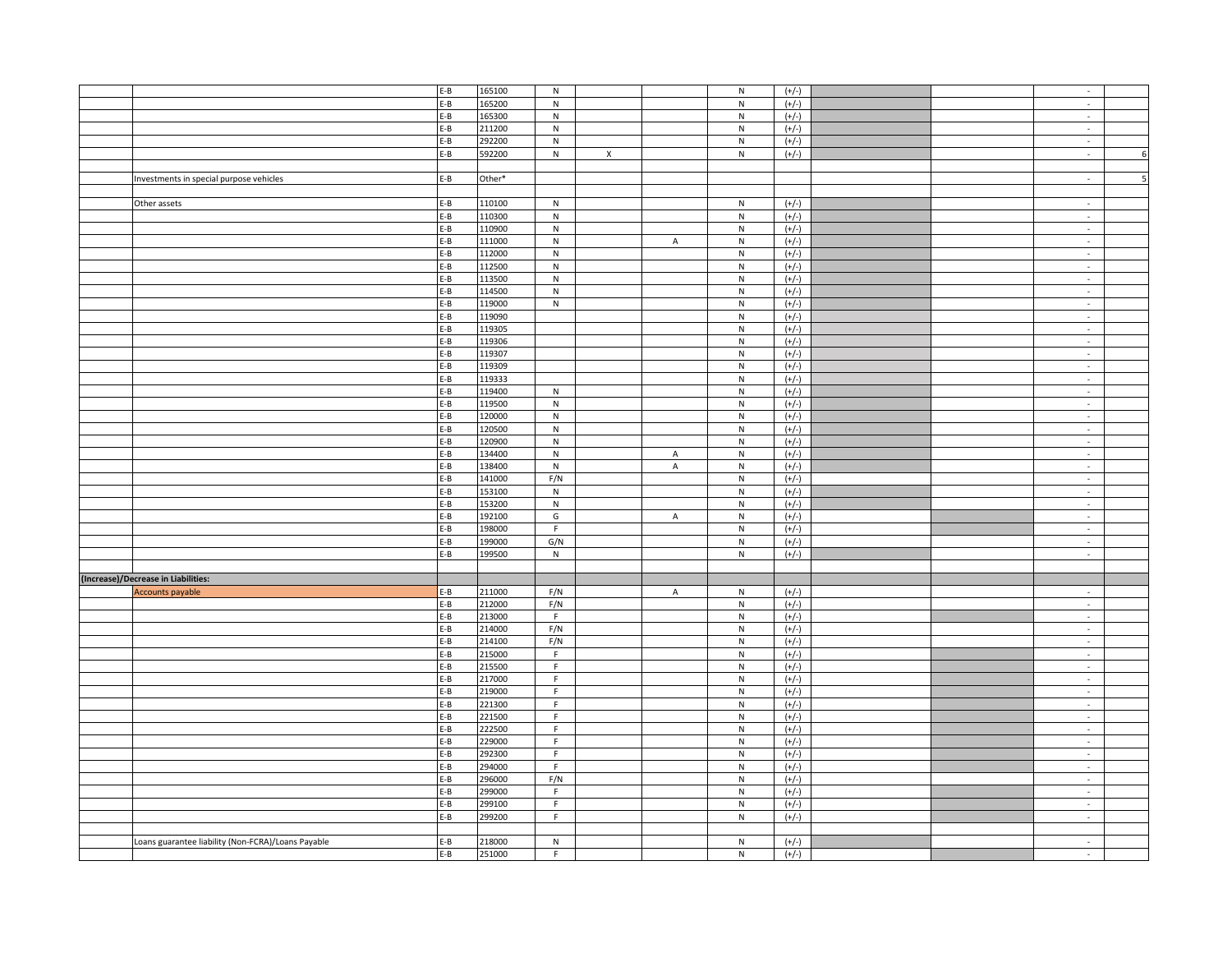|                           |                                                                          | $E-B$   | 251100 | $\mathsf F$    |  | ${\sf N}$      | $(+/-)$            |                     |                    | $\sim$                      |                          |
|---------------------------|--------------------------------------------------------------------------|---------|--------|----------------|--|----------------|--------------------|---------------------|--------------------|-----------------------------|--------------------------|
|                           |                                                                          | E-B     | 252000 | $\mathsf F$    |  | ${\sf N}$      | $(+/-)$            |                     |                    | $\overline{\phantom{a}}$    |                          |
|                           |                                                                          | $E-B$   | 259000 | F              |  | ${\sf N}$      | $(+/-)$            |                     |                    | $\mathcal{L}$               |                          |
|                           |                                                                          |         |        |                |  |                |                    |                     |                    |                             |                          |
|                           |                                                                          |         |        |                |  |                |                    |                     |                    |                             |                          |
|                           | Insurance and guarantee program liabilities                              | $E-B$   | 220000 | N              |  | ${\sf N}$      | $(+/-)$            |                     |                    | $\sim$                      |                          |
|                           |                                                                          | E-B     | 220500 | ${\sf N}$      |  | ${\sf N}$      | $(+/-)$            |                     |                    | $\sim$                      |                          |
|                           |                                                                          | $E-B$   | 266000 | N              |  | N              | $(+/-)$            |                     |                    | $\sim$                      |                          |
|                           |                                                                          |         |        |                |  |                |                    |                     |                    |                             |                          |
|                           | Environmental and disposal liabilities                                   | $E-B$   | 299500 | N              |  | N              | $(+/-)$            |                     |                    | $\mathcal{L}_{\mathcal{A}}$ |                          |
|                           |                                                                          |         |        |                |  |                |                    |                     |                    |                             |                          |
|                           | Benefits due and payable                                                 | $E-B$   | 216000 | ${\sf N}$      |  | ${\sf N}$      | $(+/-)$            |                     |                    | $\sim$                      |                          |
|                           |                                                                          |         |        |                |  |                |                    |                     |                    |                             |                          |
|                           | Federal employee and veteran benefits payable                            | $E-B$   | 219100 | N              |  | ${\sf N}$      | $(+/-)$            |                     |                    | $\sim$                      |                          |
|                           |                                                                          | $E-B$   | 221300 | N              |  | ${\sf N}$      |                    |                     |                    | $\sim$                      |                          |
|                           |                                                                          |         |        |                |  |                | $(+/-)$            |                     |                    |                             |                          |
|                           |                                                                          | $E-B$   | 221500 | N              |  | ${\sf N}$      | $(+/-)$            |                     |                    | $\sim$                      |                          |
|                           |                                                                          | E-B     | 221600 | ${\sf N}$      |  | ${\sf N}$      | $(+/-)$            |                     |                    | ÷,                          |                          |
|                           |                                                                          | E-B     | 221700 | ${\sf N}$      |  | ${\sf N}$      | $(+/-)$            |                     |                    | $\sim$                      |                          |
|                           |                                                                          | $E - B$ | 221800 | ${\sf N}$      |  | ${\sf N}$      | $(+/-)$            |                     |                    | $\sim$                      |                          |
|                           |                                                                          | $E-B$   | 222000 | N              |  | ${\sf N}$      | $(+/-)$            |                     |                    | $\sim$                      |                          |
|                           |                                                                          | $E-B$   | 229000 | N              |  | N              | $(+/-)$            |                     |                    | $\sim$                      |                          |
|                           |                                                                          | E-B     | 261000 | ${\sf N}$      |  | ${\sf N}$      | $(+/-)$            |                     |                    | $\sim$                      |                          |
|                           |                                                                          | E-B     | 262000 | ${\sf N}$      |  | ${\sf N}$      | $(+/-)$            |                     |                    | $\sim$                      |                          |
|                           |                                                                          | $E-B$   | 263000 | ${\sf N}$      |  | ${\sf N}$      | $(+/-)$            |                     |                    | $\mathcal{L}$               |                          |
|                           |                                                                          | $E-B$   | 265000 | ${\sf N}$      |  | ${\sf N}$      | $(+/-)$            |                     |                    | $\overline{\phantom{a}}$    |                          |
|                           |                                                                          | $E-B$   | 269000 | ${\sf N}$      |  | ${\sf N}$      | $(+/-)$            |                     |                    | $\sim$                      |                          |
|                           |                                                                          |         |        |                |  |                |                    |                     |                    |                             |                          |
|                           |                                                                          |         |        |                |  |                |                    |                     |                    |                             |                          |
|                           |                                                                          |         |        |                |  |                |                    |                     |                    |                             |                          |
|                           | <b>Other Liabilities</b>                                                 | $E-B$   | 201000 | F/N            |  | N              | $(+/-)$            |                     |                    |                             |                          |
|                           |                                                                          | $E-B$   | 209010 | $\mathsf F$    |  | N              | $(+/-)$            |                     |                    | $\sim$                      |                          |
|                           |                                                                          | E-B     | 213000 | ${\sf N}$      |  | ${\sf N}$      | $(+/-)$            |                     |                    | $\sim$                      |                          |
|                           |                                                                          | $E-B$   | 219000 | ${\sf N}$      |  | ${\sf N}$      | $(+/-)$            |                     |                    | ÷,                          |                          |
|                           |                                                                          | $E-B$   | 219200 | N              |  | ${\sf N}$      | $(+/-)$            |                     |                    | $\sim$                      |                          |
|                           |                                                                          | $E-B$   | 219300 | $\,$ N         |  | $\mathsf{N}$   | $(+/-)$            |                     |                    | $\sim$                      |                          |
|                           |                                                                          | $E-B$   | 221000 | ${\sf N}$      |  | ${\sf N}$      | $(+/-)$            |                     |                    | ÷,                          |                          |
|                           |                                                                          | E-B     | 221100 | $\overline{N}$ |  | $\overline{N}$ | $(+/-)$            |                     |                    | $\sim$                      |                          |
|                           |                                                                          | $E - B$ | 221300 | $\mathsf Z$    |  | ${\sf N}$      | $(+/-)$            |                     |                    | $\sim$                      |                          |
|                           |                                                                          | $E-B$   | 222500 | $\mathsf{Z}$   |  | ${\sf N}$      | $(+/-)$            |                     |                    | $\sim$                      |                          |
|                           |                                                                          | $E-B$   | 229000 | $\mathsf{Z}$   |  | $\mathsf{N}$   | $(+/-)$            |                     |                    | $\sim$                      |                          |
|                           |                                                                          | $E-B$   | 231000 | F/N            |  | ${\sf N}$      | $(+/-)$            |                     |                    | ÷,                          |                          |
|                           |                                                                          | $E-B$   | 232000 | F/N            |  | ${\sf N}$      | $(+/-)$            |                     |                    | $\sim$                      |                          |
|                           |                                                                          | $E-B$   | 240000 | Z/N            |  | ${\sf N}$      | $(+/-)$            |                     |                    | ÷.                          |                          |
|                           |                                                                          | $E-B$   | 241000 | Z/N            |  | ${\sf N}$      | $(+/-)$            |                     |                    | $\overline{\phantom{a}}$    |                          |
|                           |                                                                          | $E-B$   | 259000 | F/G            |  | N              |                    |                     |                    | $\sim$                      |                          |
|                           |                                                                          | E-B     | 267000 | ${\sf N}$      |  | ${\sf N}$      | $(+/-)$<br>$(+/-)$ |                     |                    | $\sim$                      |                          |
|                           |                                                                          |         |        |                |  |                |                    |                     |                    |                             |                          |
|                           |                                                                          | $E-B$   | 291000 | ${\sf N}$      |  | ${\sf N}$      | $(+/-)$            |                     |                    | $\sim$                      |                          |
|                           |                                                                          | $E-B$   | 292000 | $\,$ N         |  | ${\sf N}$      | $(+/-)$            |                     |                    | $\mathcal{L}$               |                          |
|                           |                                                                          | E-B     | 294000 | N              |  | ${\sf N}$      | $(+/-)$            |                     |                    | $\sim$                      |                          |
|                           |                                                                          | $E-B$   | 299000 | G/Z/N          |  | ${\sf N}$      | $(+/-)$            |                     |                    | $\mathcal{L}_{\mathcal{A}}$ |                          |
|                           |                                                                          | E-B     | 299010 | $\mathsf F$    |  | ${\sf N}$      | $(+/-)$            |                     |                    | $\overline{\phantom{a}}$    |                          |
|                           |                                                                          | E-B     | 299100 | G              |  | ${\sf N}$      | $(+/-)$            |                     |                    | $\sim$                      |                          |
|                           |                                                                          | $E-B$   | 299110 | $\mathsf F$    |  | ${\sf N}$      | $(+/-)$            |                     |                    | ÷.                          |                          |
|                           |                                                                          |         |        |                |  |                |                    |                     |                    |                             |                          |
| <b>Financing Sources:</b> |                                                                          |         |        |                |  |                |                    |                     |                    |                             |                          |
|                           | <b>Imputed Cost</b>                                                      |         | 673000 | $\mathsf F$    |  | ${\sf N}$      | $(-)$              |                     |                    | ä,                          |                          |
|                           |                                                                          |         |        |                |  |                |                    |                     |                    |                             |                          |
|                           | Total Components of net operating cost not part of the budgetary outlays |         |        |                |  |                |                    | \$<br>$\mathcal{L}$ | Ś<br>$\mathcal{L}$ | Ś.<br>$\sim$                |                          |
|                           |                                                                          |         |        |                |  |                |                    |                     |                    |                             |                          |
|                           | Components of the budget outlays that are not part of net operating cost |         |        |                |  |                |                    |                     |                    |                             |                          |
|                           | Acquisition of capital assets                                            |         | 880200 | F/N            |  | ${\sf N}$      | $(+)$              |                     |                    | $\sim$                      | $\overline{a}$           |
|                           | Acquisition of inventory                                                 |         | 880300 | F/N            |  | N              | $(+)$              |                     |                    | $\sim$                      |                          |
|                           | Acquisition of other assets                                              |         | 880400 | F/N            |  | ${\sf N}$      | $(+)$              |                     |                    | $\sim$                      |                          |
|                           | Acquisition of investments                                               |         | Other* | F/N            |  | ${\sf N}$      | $(+)$              |                     |                    | $\sim$                      | $\overline{\phantom{a}}$ |
|                           |                                                                          |         |        |                |  |                |                    |                     |                    |                             |                          |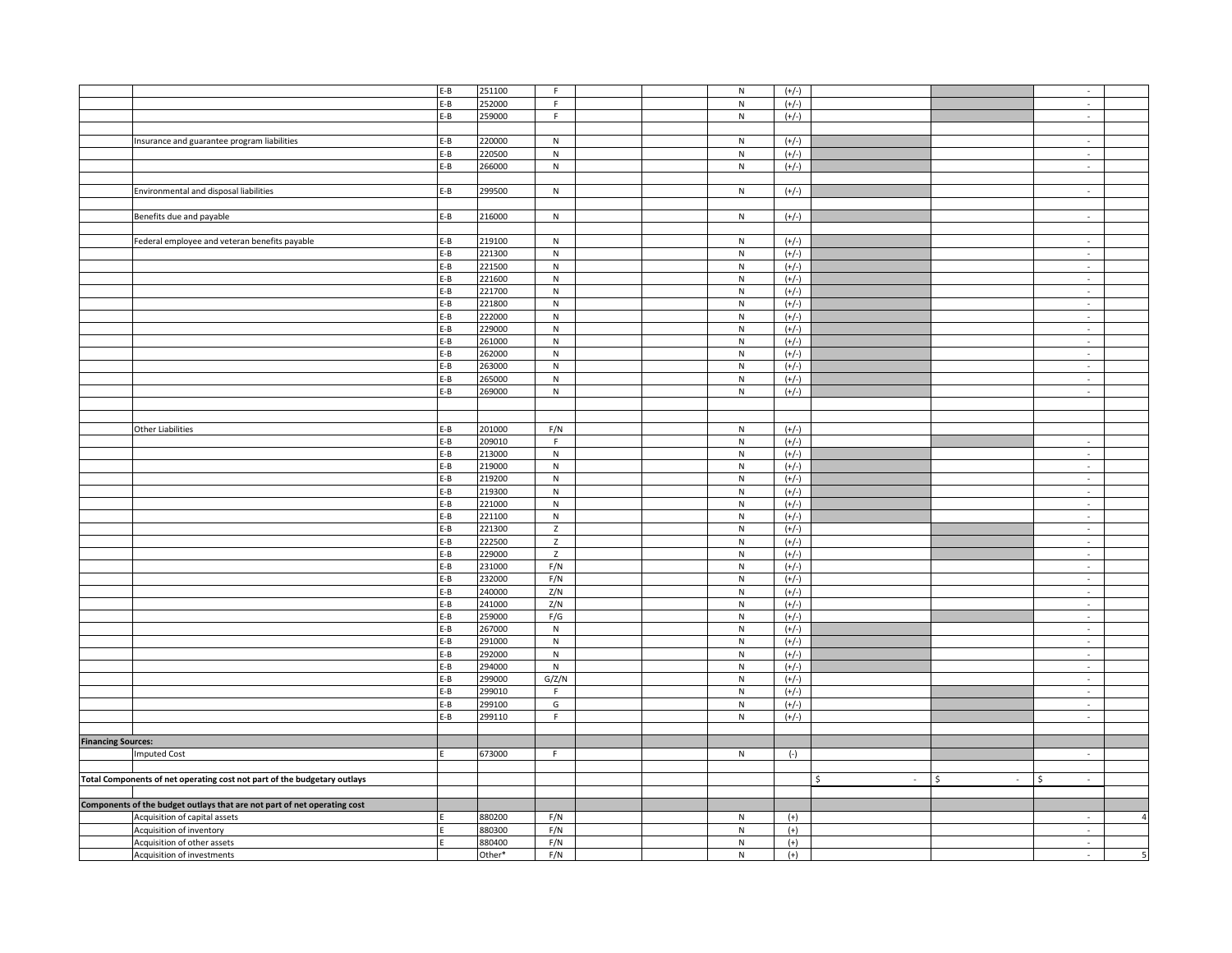|                           | Investment dividend/interest payments                                          | Other* | F/N          |              |              | ${\sf N}$    | $(+)$   |                                   |              | $\sim$       | 5                       |
|---------------------------|--------------------------------------------------------------------------------|--------|--------------|--------------|--------------|--------------|---------|-----------------------------------|--------------|--------------|-------------------------|
|                           | Sale/repayment of investment assets                                            | Other* | F/N          |              |              | ${\sf N}$    | $(+)$   |                                   |              | $\sim$       |                         |
|                           | Other investment activity                                                      | Other* | F/N          |              |              | ${\sf N}$    | $(+/-)$ |                                   |              | $\sim$       | 5                       |
|                           |                                                                                |        |              |              |              |              |         |                                   |              |              |                         |
|                           | Effect of prior year credit reform subsidy re-estimates                        | Other* | N            |              |              | N            | $(+/-)$ |                                   |              | $\sim$       |                         |
|                           |                                                                                |        |              |              |              |              |         |                                   |              |              |                         |
| <b>Financing Sources:</b> |                                                                                |        |              |              |              |              |         |                                   |              |              |                         |
|                           | Donated Revenue                                                                | 560000 | N            | T            | A/S          | N            | $(-)$   |                                   |              | $\sim$       |                         |
|                           |                                                                                |        |              |              |              |              |         |                                   |              |              |                         |
|                           | Transfers out (in) without reimbursements                                      | 572000 | F.           |              |              | N            | $(-)$   |                                   |              | $\sim$       |                         |
|                           |                                                                                | 573000 | F/Z          |              |              | ${\sf N}$    | $(+)$   |                                   |              | $\sim$       |                         |
|                           |                                                                                | 575000 | $\mathsf F$  |              |              | N            | $(-)$   |                                   |              | $\sim$       |                         |
|                           |                                                                                | 575500 | F            |              |              | ${\sf N}$    | $(-)$   |                                   |              | $\sim$       |                         |
|                           |                                                                                | 575600 | F            |              |              | N            | $(-)$   |                                   |              | $\sim$       |                         |
|                           |                                                                                | 576000 | F            |              |              | ${\sf N}$    | $(+)$   |                                   |              | $\sim$       |                         |
|                           |                                                                                | 576500 | F            |              |              | ${\sf N}$    | $(+)$   |                                   |              | $\sim$       |                         |
|                           |                                                                                | 577500 | F            |              |              | ${\sf N}$    | $(-)$   |                                   |              | $\sim$       |                         |
|                           |                                                                                | 577600 | F            |              |              | N            | $(+)$   |                                   |              | $\sim$       |                         |
|                           |                                                                                |        |              |              |              |              |         |                                   |              |              |                         |
|                           | Total Components of the budget outlays that are not part of net operating cost |        |              |              |              |              |         | \$<br>$\sim$                      | \$<br>$\sim$ | \$<br>$\sim$ |                         |
|                           |                                                                                |        |              |              |              |              |         |                                   |              |              |                         |
| <b>Misc Items</b>         |                                                                                |        |              |              |              |              |         |                                   |              |              |                         |
|                           |                                                                                |        |              |              |              |              |         |                                   |              |              |                         |
|                           | Distributed offsetting receipts (SBR 4200)                                     |        |              |              |              | N            |         |                                   |              | ä,           |                         |
|                           |                                                                                |        |              |              |              |              |         |                                   |              |              |                         |
|                           | Custodial/Non-exchange revenue                                                 | 531000 | F/N          | E/T          | A/S          | ${\sf N}$    | $(-)$   |                                   |              | $\sim$       |                         |
|                           |                                                                                | 531000 | F/N          | $\mathsf{X}$ | $\mathsf{S}$ | N            | $(-)$   |                                   |              |              |                         |
|                           |                                                                                | 531100 | F/N          | T            | A/S          | N            | $(-)$   |                                   |              | $\sim$       |                         |
|                           |                                                                                | 531200 | F/N          | T            | A/S          | $\mathsf{N}$ | $(-)$   |                                   |              | $\sim$       |                         |
|                           |                                                                                | 532000 | ${\sf N}$    | $\top$       | A/S          | ${\sf N}$    | $(-)$   |                                   |              | $\sim$       |                         |
|                           |                                                                                | 532400 | $\mathsf{N}$ | T            | A/S          | ${\sf N}$    | $(-)$   |                                   |              | $\sim$       |                         |
|                           |                                                                                | 590000 | F/N/Z        | E/T          | A/S          | ${\sf N}$    | $(-)$   |                                   |              | $\sim$       |                         |
|                           |                                                                                | 590900 | F/N/Z        | E/T          | A/S          | N            | $(-)$   |                                   |              | $\sim$       |                         |
|                           |                                                                                | 599000 | F/G/N        | E/T          | S            | ${\sf N}$    | $(-)$   |                                   |              | $\sim$       |                         |
|                           |                                                                                | 599100 | F/G/N        | E/T          | $\mathsf{S}$ | ${\sf N}$    | $(+)$   |                                   |              | $\sim$       |                         |
|                           |                                                                                | 599700 | F.           | E/T          |              | ${\sf N}$    | $(-)$   |                                   |              |              |                         |
|                           |                                                                                | 599800 | F.           | E/T          | S            | ${\sf N}$    | $(+)$   |                                   |              |              |                         |
|                           |                                                                                |        |              |              |              |              |         |                                   |              |              |                         |
|                           | Non-Entity Activity                                                            | 599300 | F/G          |              |              | N            | $(-)$   |                                   |              | $\sim$       |                         |
|                           |                                                                                |        |              |              |              |              |         |                                   |              |              |                         |
|                           |                                                                                |        |              |              |              |              |         |                                   |              |              |                         |
|                           | Other Temporary Timing Differences                                             | 740000 | N/Z          |              |              | N            | $(+/-)$ |                                   |              | $\sim$       |                         |
|                           |                                                                                | 740100 | N/Z          |              |              | N            | $(+/-)$ |                                   |              | $\sim$       |                         |
|                           |                                                                                | 740500 | N/Z          |              |              | ${\sf N}$    | $(+/-)$ |                                   |              | $\sim$       |                         |
|                           |                                                                                |        |              |              |              |              |         |                                   |              |              |                         |
|                           | Appropriated Receipts for Trust/Special Funds                                  | 411400 |              |              |              | N            | $(+/-)$ |                                   |              |              |                         |
|                           |                                                                                |        |              |              |              |              |         |                                   |              |              |                         |
|                           | <b>Total Other Reconciling Items</b>                                           |        |              |              |              |              |         | \$<br>$\sim$                      | Ŝ.<br>$\sim$ | \$<br>$\sim$ |                         |
|                           |                                                                                |        |              |              |              |              |         |                                   |              |              |                         |
|                           | <b>Total Net Outlays (Calculated Total)</b>                                    |        |              |              |              |              |         | \$<br>$\mathcal{L}_{\mathcal{A}}$ | \$<br>$\sim$ | \$<br>$\sim$ |                         |
|                           |                                                                                |        |              |              |              |              |         |                                   |              |              |                         |
|                           | <b>Budgetary Agency Outlays, net (SBR 4210)</b>                                |        |              |              |              |              |         |                                   |              |              |                         |
|                           | Budgetary Agency Outlays, net                                                  |        |              |              |              |              |         |                                   |              | \$<br>$\sim$ | $\overline{\mathbf{3}}$ |

Additional Information

|         | No USSGL Mapping at this time. Agencies will need to use additional information available in their system with sub accounts or external system data elements for further |
|---------|--------------------------------------------------------------------------------------------------------------------------------------------------------------------------|
| lOther* | breakdown account activity. For example, Reestimates, Investment Info, etc.                                                                                              |
|         | 1 Calculated total from SNC and reconciling items                                                                                                                        |
|         | 2 Should tie to SNC Net Cost                                                                                                                                             |
|         | 3 Should tie to Line 4210 on SBR                                                                                                                                         |